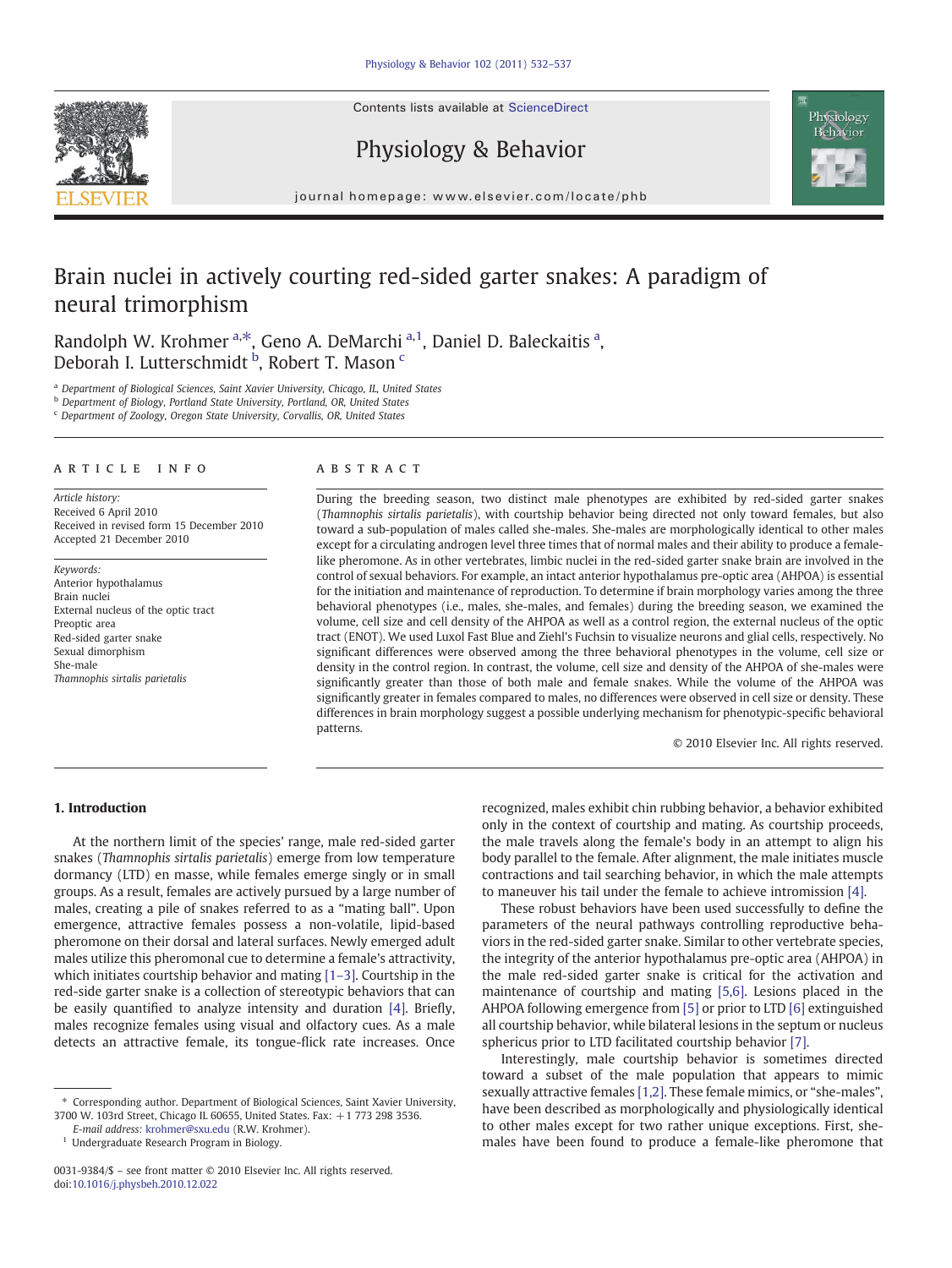attracts normal males, resulting in misdirected courtship efforts. Second, the level of circulating androgens in she-males has been reported to be as much as three times greater than levels found in normal males [\[8\].](#page-4-0)

Differences in plasma androgen concentrations between male and she-male snakes are particularly intriguing because red-sided garter snakes exhibit a dissociated reproductive pattern, mating at a time when spermatogenesis and steroidogenesis are inactive and sex steroid hormones are reportedly low [\[9,10\].](#page-4-0) Although subsequent research has shown that sex steroid hormone levels can be elevated at the beginning of the breeding season [11–[13\],](#page-4-0) initiation of courtship behavior and mating in this species appears to be independent of sex steroid hormones [14–[16\].](#page-4-0)

Moore [\[17\]](#page-4-0) proposed the relative plasticity hypothesis as a basis for understanding differences in behavioral and morphological characteristics observed among alternate male phenotypes. This hypothesis proposes that fixed differences between alternate phenotypes are due to organizational actions of steroid hormones, whereas more plastic differences are due to activational influences of these hormones. Subsequently, several model systems exhibiting specific, quantifiable examples of dimorphism linked to a behavior or behaviors that differ either between or within the sexes have been used to better understand sex differences in the brain [18–[20\]](#page-4-0).

The existence of two distinct male behavioral phenotypes in the red-sided garter snake offers a unique opportunity to further examine the biological principles that cause natural variation in brain structure and function within the same sex. Therefore, the purpose of this study was to examine the forebrains of male, female and she-male red-sided garter snakes during the breeding season to determine possible morphological differences within the pathways regulating courtship behavior and mating. Of specific interest is the AHPOA, a known sex steroid concentrating region [\[21\]](#page-4-0) and critical component of the pathway regulating courtship behavior and mating [\[5,6\]](#page-4-0). Halpern et al. [\[21\]](#page-4-0) describes this region as consisting of a cell-dense POA, confluent with the anterior portion of the hypothalamus that is composed of the dorsal, intermediate and ventral nuclei. In addition, the volume of the external nucleus of the optic tract (ENOT), an area not associated with reproduction in the red-sided garter snake, was evaluated as a control region.

#### 2. Materials and methods

#### 2.1. Animals and tissue collection

Animals were collected during the breeding season in the spring of 2001 from dens located in the Interlake Region of Manitoba, Canada. On days when animals were actively courting, mating balls were examined to determine if the animal being courted was an attractive female or male. Suspected she-males, actively courting males and attractive females collected on the same day were returned to the field lab in Chatfield, Manitoba. Snakes were placed in outdoor testing arenas [\[12,13\]](#page-4-0), maintained under natural conditions and tested for courtship behavior (males) and attractivity (females and she-males) daily for three consecutive days. Only males that continued to exhibit intense courtship behavior and females and she-males that remained attractive to courting males for all three testing days were used in this study.

All brains  $(n=8/\text{group})$  were collected within 2 h of the final courtship trial. Briefly, animals were weighed, measured, and then deeply anesthetized with an overdose of 1% Brevital Sodium (0.0015 μl/kg body weight) [\[22\].](#page-4-0) Once anesthetized, the heart was exposed and 0.5 ml of 1% heparin (Sigma) was injected into the ventricle. Animals were perfused through the heart with cold saline until the return flow was clear  $(-100 \text{ ml})$  followed by approximately 150 ml cold 4% paraformaldehyde and 0.1% glutaraldehyde in 0.1 M phosphate buffer, pH 7.2. Brains were removed from the cranium, cryoprotected in phosphate buffer containing 20% sucrose overnight at 4 °C, snap frozen on dry ice and stored at  $-70$  °C until sectioned.

This study was conducted in accordance with the guidelines adopted by the Saint Xavier University Institutional Animal Care and Use Committee (IACUC). The Saint Xavier University IACUC adheres to the principles set forth by NIH and the PHS policy on Humane Care and Use of Laboratory Animals.

#### 2.2. Histology and data collection

Brains were cut coronally at a thickness of 30 μm on a Leitz 1720 cryostat. All sections were collected directly onto gelatin-coated slides in the order of sectioning (anterior to posterior) and allowed to dry overnight. Tissues were stained with Luxol fast blue, resulting in myelinated nerve fibers and the phospholipids in the cell membrane appearing blue [\[23,24\]](#page-4-0). The tissues were then counter stained with Ziehl's Fuchsin, rendering glial and other support cells a reddishpurple. Tissues were then dehydrated in progressive alcohols, cleared in xylene and cover slipped using the Permount (Fisher) covering medium.

It should be noted that the stains we used to differentiate between neurons and glial cells do not provide absolute specificity. Therefore, in addition to differential staining, morphological criteria were used to distinguish neurons from glial cells. Thus in the most conservative approach, the results presented here represent the morphological analysis of cells with an apparent neuronal phenotype. For ease of communication, we simply refer to these cells as neurons throughout the manuscript. Future studies using immunohistochemistry for specific cell markers (i.e., NeuN) would be helpful in confirming the phenotype of these cells.

In the garter snake brain, the anterior boundary of the POA begins as the optic tracts extend laterally from the optic chiasm, corresponding with the initial appearance of the third ventricle [\(Fig. 1](#page-2-0)). As the optic tracts cut dorsally into the brain the interface of the POA and anterior hypothalamus (AH) is indicated by the appearance of the stria medullaris at the dorsal end of the optic tracts. At its caudal boundary the AHPOA becomes continuous with the bed nucleus of the stria terminalis (Bst) [\[25,26\]](#page-4-0) and terminates at the anterior aspect of the supraoptic nucleus and rostrolateral hypothalamic area [\[21\]](#page-4-0).

Similar to animals exhibiting an associated reproductive pattern, specific regions (nuclei) within the brain of red-sided garter snakes have been shown to concentrate sex steroid hormones [\[21\]](#page-4-0). These regions can be distinguished visually by morphological differences in the size of the region of interest as well as the number and density of neurons within these regions [[27](#page-5-0), [Fig. 2](#page-3-0)]. Therefore, the AHPOA and external nucleus of the optic tract (ENOT) were assessed visually by comparison with the surrounding tissues. All sections comprising the rostrocaudal extent of the AHPOA from each brain were examined with a Nikon Labphot-2 light microscope fitted with a camera lucida. Using the camera lucida, the volume of each of the two regions was estimated by tracing the areas of interest in both hemispheres. All slides were coded to circumvent possible bias and each animal was drawn independently by two observers.

The area of each outlined region was determined by overlaying a grid containing units of area standardized to the magnification of the drawings  $(40\times)$  and summing the number of squares contained within the outline. Using standard stereological procedures, partial boxes were not counted on the upper and left extent of the outline while partial boxes were counted on the lower and right side [\[28\].](#page-5-0) The volume of each section was computed by multiplying the area outlined by the thickness of the section (30 μm). The total volume of each brain nucleus could then be calculated by summing the volumes of all sections [\[6,27\].](#page-4-0)

For each animal, the diameters of 25 and 10 neuronal cell bodies within the AHPOA and ENOT, respectively, were measured using a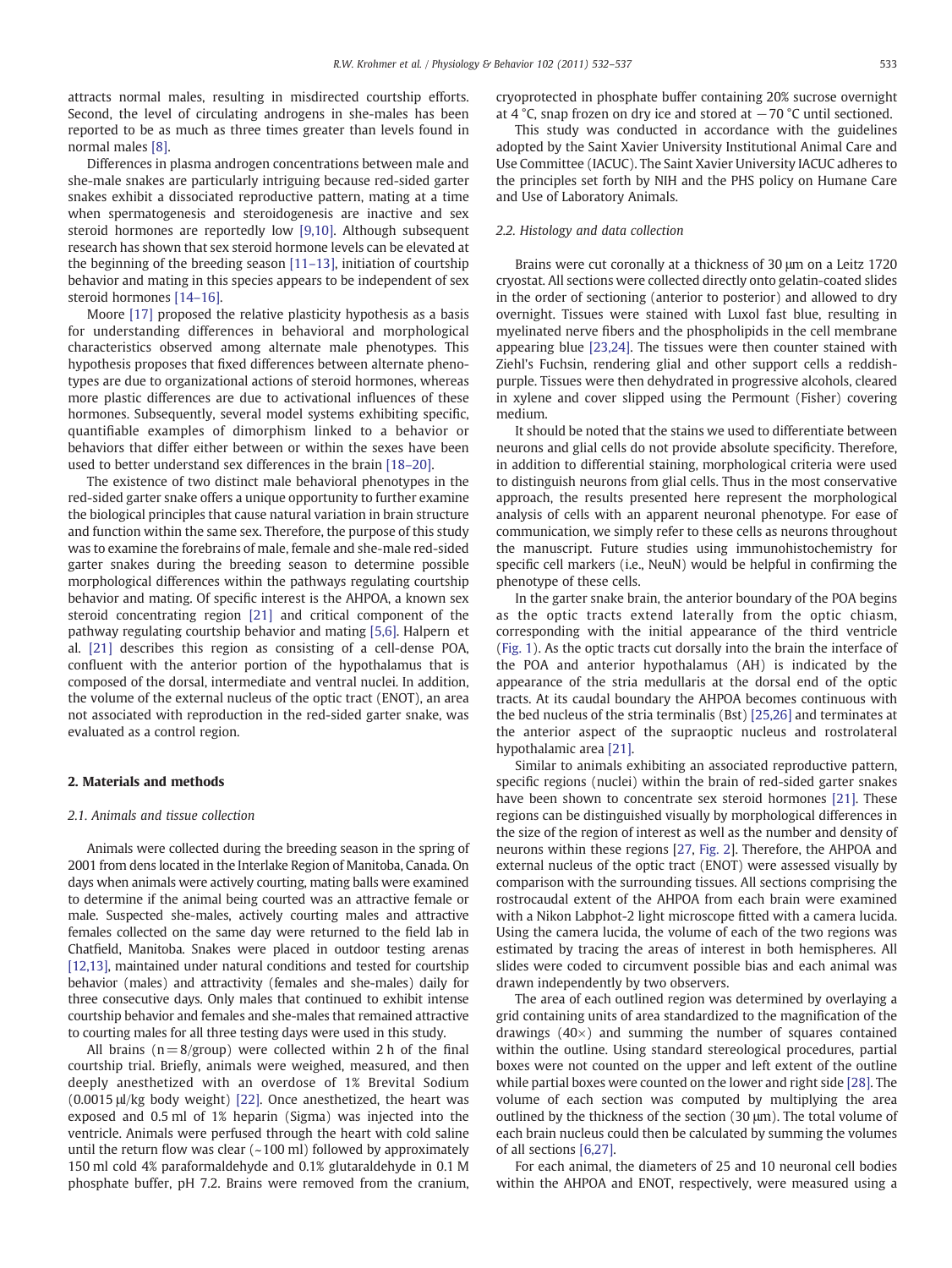<span id="page-2-0"></span>

Fig. 1. Diagram of sections through the forebrain of the red-sided garter snake depicting the extent of the AHPOA. Abbreviations: III, third ventricle; aDVR, anterior dorsal ventricular ridge; AC, anterior commissure; AH, anterior hypothalamus; Bst, bed nucleus of the stria terminalis; d, dorsal cortex; l, lateral cortex; m, medial cortex; NS, nucleus sphericus; Nsl, lateral septal nucleus Nsm, medial septal nucleus; optr, optic tract; POA, preoptic area; pDVR, posterior dorsal ventricular ridge; ra, rostral amygdaloid nucleus; sm, strial medullaris; va, ventral amygdaloid nucleus. val, ventral amygdaloid nucleus, lateral portion; vam, ventral amygdaloid nucleus, medial portion.

calibrated ocular micrometer. Also, for each animal, cell density was assessed by counting the number of cell bodies contained within an area of 2000  $\mu$ m<sup>2</sup> (AHPOA) or 300  $\mu$ m<sup>2</sup> (ENOT). Analysis of changes in cell density was determined by the Delesse–Sorby principle, which asserts that on average, the fractional area of a feature on histological sections taken from a solid tissue will be directly proportional to the fractional volume of that feature in the original tissue [\[28\].](#page-5-0)

Photomicrographs of representative sections were digitized with a Zeiss Axio Imager. D1 microscope equipped with an AxioCam MRm Camera. Images were captured on an HP Compac Computer and recovered with Adobe Photoshop 7.0. All graphs and drawings were created with Canvas 8.0 (Deneba) and saved as TIFF files.

#### 2.3. Statistical analysis

The volume of the AHPOA and ENOT nuclei and the mean diameter of the cell bodies contained within each region were analyzed using a one-way analysis of variance (ANOVA). Due to unequal variance in cellular density among behavioral phenotypes, we used a Kruskal– Wallis one-way ANOVA to examine differences in cellular density in the areas of interest. All pairwise multiple comparisons were made using the Student–Newman–Keuls post-hoc method. SigmaStat® 3.5 (Systat 2006) and SPSS® 17.0 (SPSS 2008) were used for all statistical analyses. For all statistics, the significance level was set at  $p<0.05$ .

#### 3. Results

No significant differences were found among the behavioral phenotypes in the volume ( $F<sub>(2,23)</sub> = 0.25$ ; p = 0.781), cell body diameter  $(F<sub>(2,23)</sub> = 0.168; p = 0.846)$  and cellular density  $(H<sub>(2)</sub> = 3.015;$  $p=0.221$ ) of the ENOT [\(Table 1\)](#page-3-0).

The volume of the AHPOA of red-sided garter snakes differed significantly ( $F_{(2,23)} = 9.306$ ; p= 0.001) among the three behavioral phenotypes ([Figs. 2 and 3A](#page-3-0)). Post hoc analysis revealed that the volume of the AHPOA in she-males was significantly larger than the volume of the AHPOA in either males  $(p<0.001)$  or females  $(p= 0.04)$ . Moreover, the volume of the AHPOA in females was significantly larger ( $p<0.04$ ) than the corresponding region in males.

The mean cell body diameter of neurons within the AHPOA was significantly different ( $F_{(2,23)} = 15.355$ ; p<0.001) among the behavioral phenotypes [\(Fig. 3](#page-3-0)B). Post hoc analysis revealed that the mean cell body diameter in the AHPOA of she-males was significantly larger than that of both males and females (both  $p<0.001$ ). However, no significant difference in mean neuronal cell body diameter was observed between males and females ( $p = 0.747$ ).

The mean cell density within the AHPOA was also found to be significantly different ( $H_{(2)} = 7.594$ ; p= 0.022) among the behavioral phenotypes ([Fig. 3](#page-3-0)C). Post hoc examination revealed that cell density in the AHPOA of she-males was significantly greater than that of either males or females (both  $p<0.05$ ). However, as with cell body diameter, no significant difference in mean cellular density was observed between males and females  $(p>0.05)$ .

### 4. Discussion

During the spring breeding season, red-sided garter snakes exhibit three distinct behavioral phenotypes. In the current study, we examined the morphology of two regions of interest and found there to be significant differences in the AHPOA among the three phenotypes. There were no significant morphological differences in a control region, the ENOT, among male, she-male, or female snakes. Comparisons of brain morphology revealed that the volume of the sex steroid concentrating nucleus, neuronal cell body size and cellular density within the AHPOA of she-males were significantly greater than those of either males or females. While the AHPOA nucleus of females was significantly larger than the corresponding region in males, neither the mean cell body diameter nor cellular density was significantly different between males and females.

The majority of sex differences in brain structure appear to occur in regions that are closely associated with the hypothalamus. Hypothalamic and limbic nuclei have been found to play critical roles in the regulation of species-typical and, in a number of cases, sexually dimorphic behaviors [\[29\]](#page-5-0). An area such as the AHPOA is essential for the integration of sensory and motor events associated with specific behaviors; it has been shown to be sexually dimorphic in size, fluctuating in volume in response to reproductive condition [\[30\].](#page-5-0) Moreover, many hypothalamic nuclei are interrelated and contain a large quantity of sex steroid hormone receptors, suggesting that these regions are involved in the control and regulation of behaviors influenced by gonadal steroids [\[31\]](#page-5-0). For example, hormone dependence of the hypothalamus has been reported in gerbils, [\[32,33\]](#page-5-0) Japanese quail, [\[34](#page-5-0)–36] rats, [\[37](#page-5-0)–39] ferrets, [40–[42\]](#page-5-0) midshipman fish, [\[43\]](#page-5-0) and whiptail lizards [\[44,45\].](#page-5-0)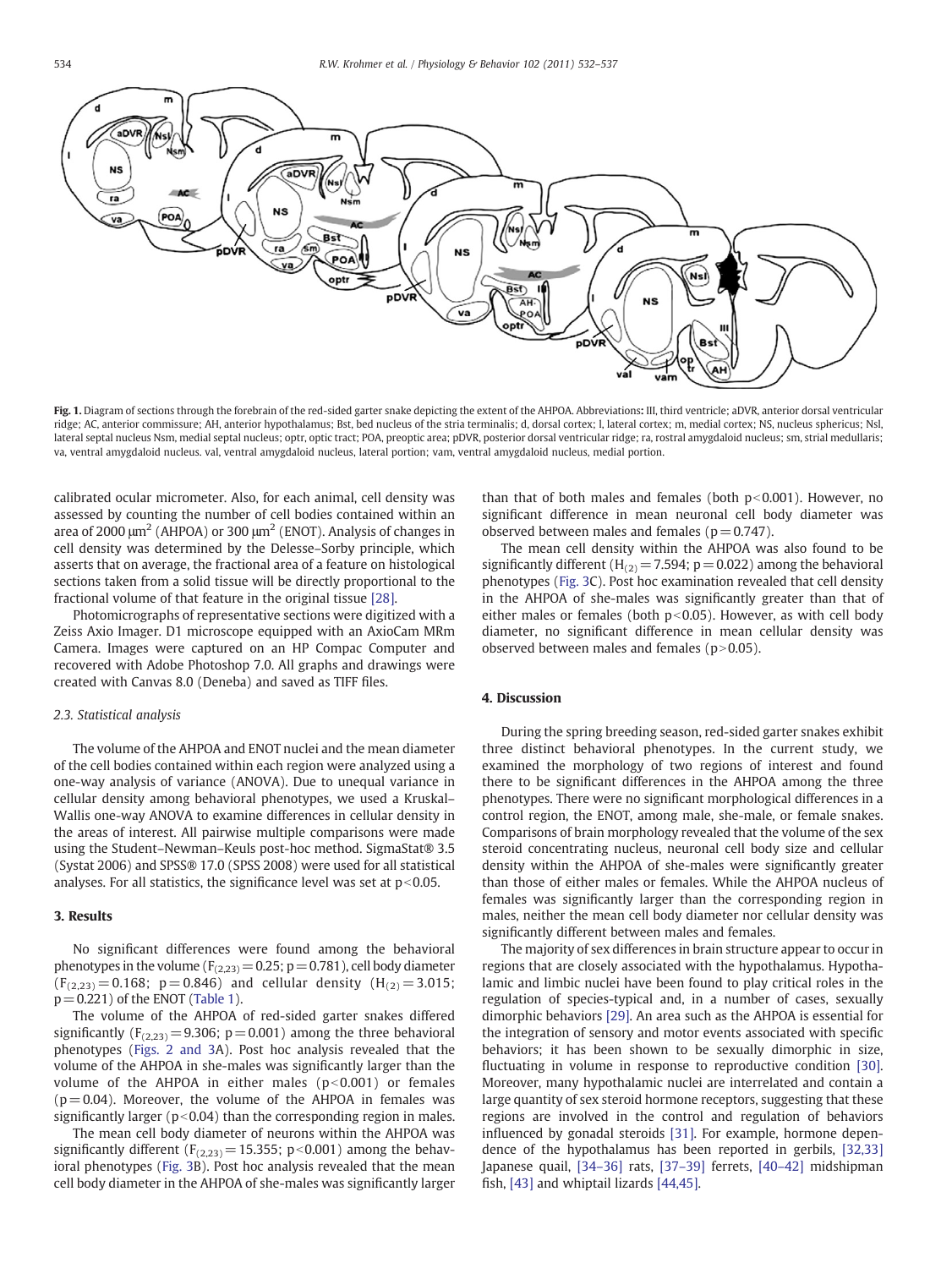<span id="page-3-0"></span>

Fig. 2. Photomicrographs of coronal sections at the level of the anterior hypothalamus preoptic areas (AHPOA) from the brains of she-male, female and male red-sided garter snakes. These photomicrographs depicting each forebrain at the same general level and magnification represent examples of the apparent size differences of the sex steroid concentrating nuclei (outlined). bar =  $600 \mu m$ .

Crews et al. [\[27\]](#page-5-0) examined possible seasonal and sexually dimorphic variations in the ENOT, medial forebrain bundle (MFB), POA and ventral medial nucleus of the hypothalamus (VMH) in male and female red-sided garter snake brains. Sexually dimorphic differences were observed in only two regions: 1) the POA of females

#### Table 1

Average volume, cell body diameter and cell density ( $\pm$  SE) of the external nucleus of the optic tract (ENOT) in she-male, female and male red-sided garter snakes during the breeding season. No significant differences were found among the behavioral phenotypes  $(p>0.05)$ .

|          | Volume ( $mm^3 \times 100$ ) | Diameter (µm) | Density (#cells/200 $\mu$ m <sup>2</sup> ) |
|----------|------------------------------|---------------|--------------------------------------------|
| She-male | $0.078 + 0.03$               | $6.3 + 0.14$  | $19.05 + 0.23$                             |
| Female   | $0.075 + 0.03$               | $6.3 + 0.18$  | $17.96 + 0.53$                             |
| Male     | $0.075 + 0.04$               | $6.2 + 0.08$  | $18.57 + 0.29$                             |



Fig. 3. A. Mean volume ( $\pm$  SE) of the sex steroid concentrating nucleus within the AHPOA of the three reproductive behavioral phenotypes (she-male, female, male) found in red-sided garter snakes. The volume of the sex steroid concentrating region in she-males is significantly larger than that of either females or males. In females the volume is significantly larger than in males. Numbers represent statistical differences among the behavioral phenotypes. B. Mean diameter  $(\pm S E)$  of neuronal cell bodies within the sex steroid concentrating regions of the three reproductive behavioral phenotypes (she-male, female, and male) found in red-sided garter snakes. The size of neuronal cell bodies within the sex steroid concentrating region in she-males was significantly larger than that of either females or males. No significant differences were found between females and males. Numbers represent statistical differences among the behavioral phenotypes. C. Mean cell density  $(\pm S\bar{E})$  within the sex steroid concentrating regions of the three reproductive behavioral phenotypes (she-male, female, and male) found in red-sided garter snakes. The mean cell density within the sex steroid concentrating region in she-males was significantly greater than the density in either females or males. No significant differences were found between females and males. Numbers represent statistical differences among the behavioral phenotypes.

placed in low temperature dormancy (LTD) was significantly smaller than that of males under the same treatment regimen; and 2) the nucleus sphericus (NS) of females was significantly smaller than that of males in animals not placed into LTD [\[27\]](#page-5-0). Furthermore, Crews et al. [\[25\]](#page-4-0) found no seasonal or hormonally induced variation in the brains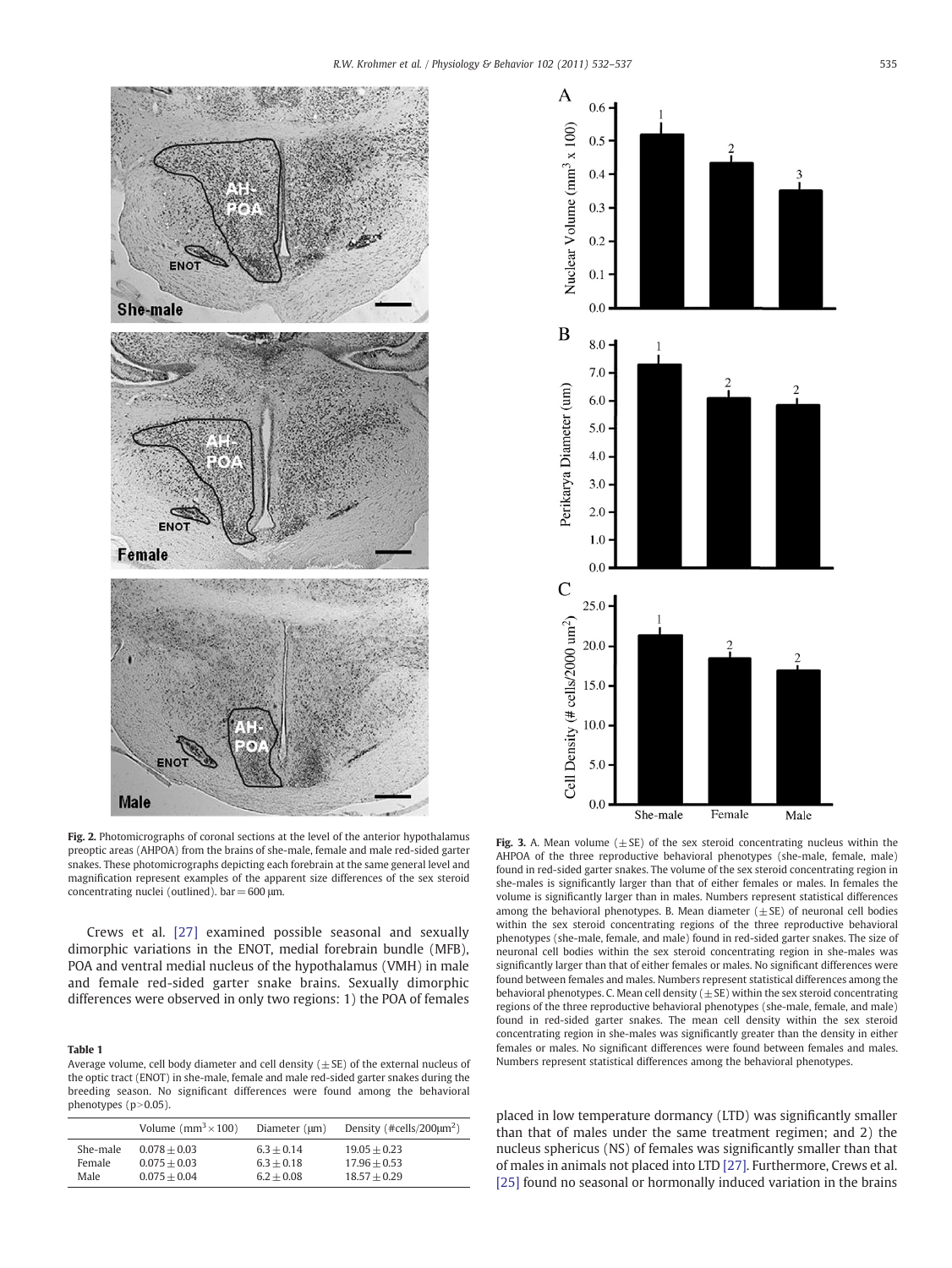<span id="page-4-0"></span>of males, while females exhibited significant seasonal fluctuations in both the POA and VMH.

The expression of sexually dimorphic behaviors appear to be regulated, for the most part, by sexually dimorphic morphological and/or neurochemical sex differences in the brain [46–[50\]](#page-5-0). For example, in species exhibiting an associated reproductive pattern, where elevated levels of sex steroid hormones are required for the initiation and maintenance of reproductive behaviors [9,10], sex steroids appear to be essential for the organization of sexually dimorphic nuclei in the male preoptic area [\[34,41,48,51\]](#page-5-0). In addition, organization of neural pathways responsible for the regulation of reproductive behaviors in some species appears to depend largely on the presence of estrogenic metabolites and not the direct action of circulating androgens [52–[57\].](#page-5-0) Furthermore, in associated reproductive patterns, estrogens have been found to be essential for the activation and regulation of reproductive behaviors in the adult male of some species [58–[62\].](#page-5-0)

The red-sided garter snake is probably the most studied species exhibiting a dissociated reproductive pattern, mating at a time when spermatogenesis and steroidogenesis are inactive [9,10]. Although the seasonal physiological and hormonal cycles have been well documented [4,11,13–15], initiation of courtship behavior and mating appears to be independent of sex steroid hormones. In fact, the only known stimulus/cue identified to date that will initiate courtship behavior and mating in male red-sided garter snakes is a prolonged period of LTD followed by exposure to warm temperatures [14–16,63]. Therefore, it is quite interesting to note that, similar to species exhibiting an associated reproductive pattern, the forebrain of red-sided garter snakes contain sex steroid concentrating regions within the neural pathways vital for the control of reproductive behaviors [5–7,21].

Although she-males are morphologically identical to normal males, she-males do exhibit three-fold higher levels of circulating testosterone as compared to males [1,3]. These higher androgen concentrations would provide a larger amount of substrate to be aromatized to estrogens than found in normal males. For example, aromatase-immunoreactive (ARO-ir) cells are found in all regions of the garter snake forebrain, with the highest density of immunoreactive cells occurring within sex steroid concentrating regions [\[26\]](#page-5-0) similar to both mammals and birds [\[59,60,64](#page-5-0)–67]. In addition, seasonally elevated levels of circulating estrogen would be available to affect brain morphology. The variable availability of estrogen to steroid sensitive regions of the red-sided garter snake brain suggests a type of hormonal (estrogen) gradient that may affect the volume of sex steroid concentrating nuclei, with she-males exhibiting the greatest hypertrophy and males the least.

The current study identifies morphological variations within the AHPOA of male, female and she-male red-sided garter snakes. The observed morphological differences in the AHPOA offer evidence of a possible neuroendocrine mechanism controlling the various behavior phenotypes in the red-sided garter snake. While we know the AHPOA is important for the control of courtship behavior [5,6], further research is necessary to determine if the sexually dimorphic steroid concentrating region within the AHPOA is involved in regulating pheromone production and attractivity of females and she-males.

The alternative mating strategy described for the red-sided garter snake is not unique among vertebrates. Variations in reproductive tactics have been described for certain species of fish [18,43,68–71] and lizards [72–[77\].](#page-5-0) In each of these species, the internal hormonal environment has been shown to play an extremely important role during development and/or as adults. While the hormonal environment of adult red-sided garter snakes has been well documented, the hormonal environment of fetal snakes should be investigated further to determine if an organizational effect of sex steroid hormones on the developing brain contributes to the three distinct behavioral phenotypes described here.

In memoriam

Geno A. DeMarchi (1981–2010), a great student and good friend.

#### Acknowledgements

Research funded in part by the Center for Educational Practice, Dean's Fund, College of Arts and Sciences and the Office of the Vice President for Academic Affairs, Saint Xavier University. We would also like to thank Bill Watkins, Department of Natural Resources, Manitoba, Canada and Al and Gerry Johnson, Chatfield, Manitoba, Canada.

#### References

- [1] Mason RT, Crews D. Female mimicry in garter snakes. Nature 1985;316:59–60 [London]
- [2] Mason RT, Crews D. Pheromone mimicry in garter snakes. In: Duvall D, Muller-Schwarze D, Silverstein RM, editors. Chemical signal in vertebrates: ecology, evolution and comparative biology. New York: Plenum Press; 1986. p. 279–83. vol. 4.
- [3] Mason RT, Chinn JW, Crews D. Sex and seasonal differences in the skin lipids of garter snakes. Comp Biochem Physiol 1987;87B:999–1003.
- [4] Camazine B, Garstka W, Tokarz R, Crews D. Effects of castration and androgen replacement on male courtship in the red-sided garter snake (Thamnophis sirtalis parietalis). Horm Behav 1980;14:358–72.
- Friedman D, Crews D. Role of the anterior hypothalamus–preoptic area in the regulation of courtship behavior in the male Canadian red-sided garter snake (Thamnophis sirtalis parietalis): lesion experiments. Behav Neurosci 1985;99:  $942 - 9$
- [6] Krohmer RW, Crews D. Temperature activation of courtship behavior in the male red-sided garter snake (Thamnophis sirtalis parietalis): role of the anterior hypothalamus-preoptic area. Behav Neurosci 1987;101:228–36.
- Krohmer RW, Crews D. Facilitation of courtship behavior in the male red-sided garter snake (Thamnophis sirtalis parietalis) following lesions of the septum or nucleus sphericus. Physiol Behav 1987;40:759–65.
- [8] Mason RT. Reptilian Pheromones. In: Gans C, Crews D, editors. Biology of the reptilia. Chicago: The University of Chicago Press; 1992. p. 114–228. vol. 18.
- Crews D. Gamete production, sex steroid secretion and mating behavior uncoupled. Horm Behav 1984;18:21–8.
- [10] Licht P. Reptiles. In: Lamming GE, editor. Marshall's physiology of reproduction, reproductive cycles of vertebrates. Edinburgh, UK: Churchill Livingstone; 1984. p. 206–82. vol. 1.
- [11] Krohmer RW, Grassman M, Crews D. Annual reproductive cycle in the male redsided garter snake, Thamnophis sirtalis parietalis: field and laboratory studies. Gen Comp Endocrinol 1987;68:64–75.
- [12] Moore IT, LeMaster MP, Mason RT. Behavioral and hormonal responses to capture stress in the male red-sided garter snake, Thamnophis sirtalis parietalis. Anim Behav 2000;59:529–34.
- [13] Moore IT, Mason RT. Behavioral and hormonal responses to corticosterone in the male red-sided garter snake, Thamnophis sirtalis parietalis. Physiol Behav 2001;72: 669–74.
- [14] Garstka WR, Camazine B, Crews D. Interactions of behavior and physiology during the annual reproductive cycle of the red-sided garter snake (Thamnophis sirtalis parietalis). Herpetologica 1982;38:104–23.
- [15] Crews D, Camazine B, Diamond M, Mason RT, Tokarz R, Garstka WR. Hormonal independence of courtship behavior in the male garter snake. Horm Behav 1984;18:29–41.
- [16] Friedman D, Crews D. Role of the anterior hypothalamus-preoptic area in the regulation of courtship behavior in the male Canadian red-sided garter snake (Thamnophis sirtalis parietalis): intracranial implantation experiments. Horm Behav 1985;19:122–36.
- [17] Moore MC. Application of organization-activation theory to alternative male reproductive strategies: a review. Horm Behav 1991;25:154–79.
- [18] Bass AH. Shaping brain sexuality. Am Sci 1996;84:352–64.
- [19] Godwin J, Crews D. Hormones brain and behavior in reptiles. In: Pfaff DW, Arnold AP, Etgen AM, Farbach SE, Rubin RT, editors. Hormones, brain and behavior. New York: Academic Press; 2002. p. p545–86. vol. 2.
- [20] Grober MS, Bass AH. Life history, neuroendocrinology, and behavior in fish. In: Pfaff DW, Arnold AP, Etgen AM, Farbach SE, Rubin RT, editors. Hormones, brain and behavior. New York: Academic Press; 2002. p. 331–47. vol. 2.
- [21] Halpern M, Morrell JI, Pfaff D. Cellular [3H]estradiol and [3H]testosterone localization in the brains of garter snakes: an autoradiographic study. Gen Comp Endocrinol 1982;46:211–24.
- [22] Wang RT, Kubie JL, Halpern M. Brevital sodium: an effective anesthetic agent for performing surgery on small reptiles. Copiea 1977;1977:738–43.
- [23] Salthouse TN. Luxol-fast blue ARN: a new solvent dye with improved staining qualities for myelin and phospholipids. Stain Tech 1962;37:313–6.
- [24] Lycette RM, Danforth WF, Koppel JL, Olwin JH. The binding of Luxol fast blue ARN by various biological lipids. Stain Tech 1970;45:155–60.
- [25] Halpern M. The telencephalon of snakes. In: Ebbesson SOE, editor. Comparative neurology of the telencephalon. New York: Plenum; 1980. p. 257–9.